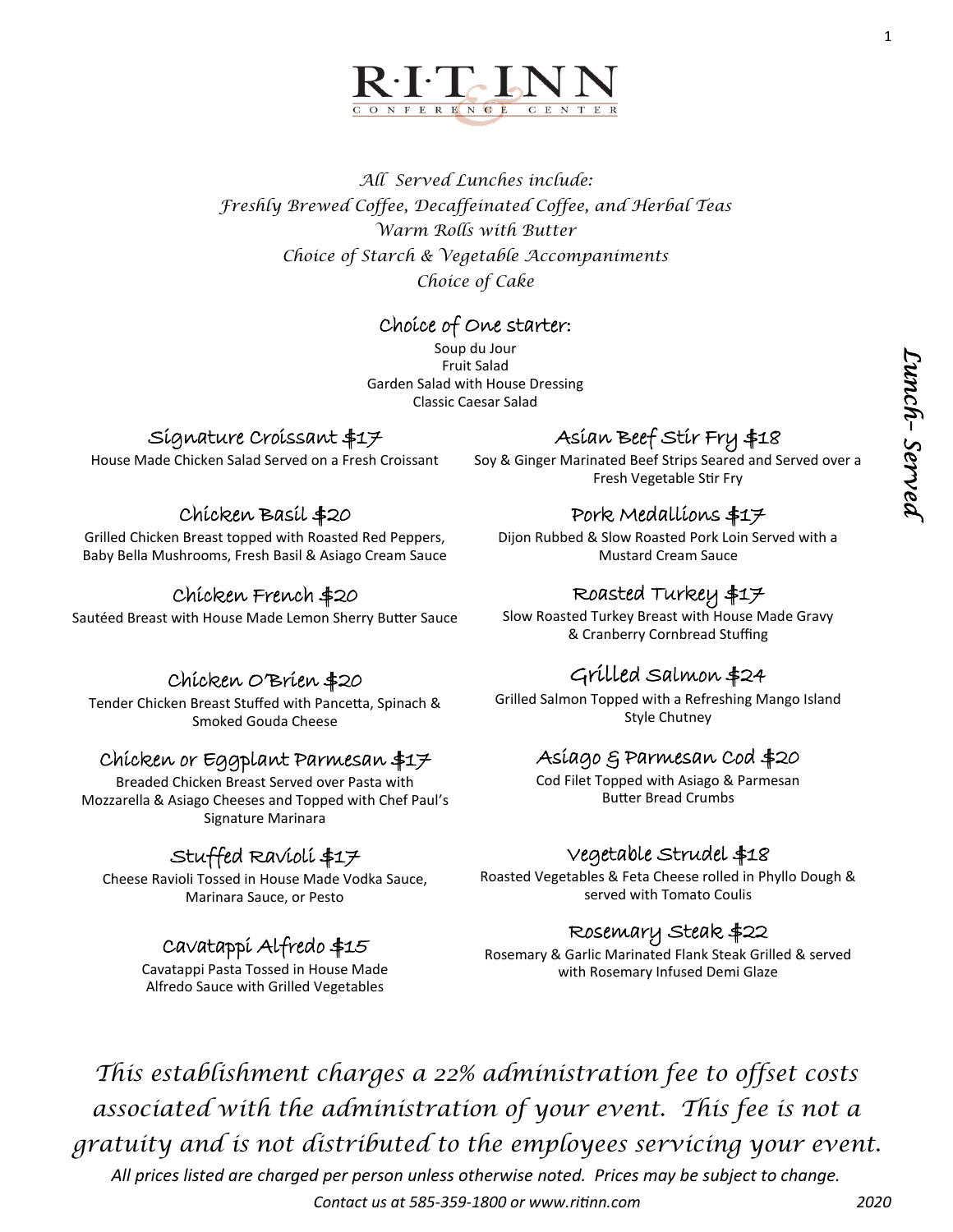

### *Minimum of 20 Guests*

*All Lunch Buffets Include: Freshly Brewed Coffee, Decaffeinated Coffee and Herbal Teas Freshly Baked Cookies & Brownies* 

### Sensational Salad \$22

Soup du jour Baked Artisan Bread with Butter Sliced Fresh Fruit Display Tossed Romaine & Field Greens Grilled Chicken & Flank Steak Shredded Asiago & Cheddar Cheeses Homestyle Croutons Broccoli, Diced Bell Peppers, Red Onion, Tomatoes, Pepperoncini, Sliced Cucumber, Julienne Carrot & Olives Variety of Dressings

#### Market Deli \$21

Soup du jour Fresh Garden Salad with Selection of Dressings

Kaiser Twist Rolls, Croissants & Breads Leaf Lettuce, Onion, Tomatoes & Pickles Provolone, Swiss & Cheddar Cheeses Assorted Condiments

#### **Choice of One:**

House Made Chicken Salad, Albacore Tuna Salad, or House Made Egg Salad

**Choice of Two:**

Sliced Ham, Sliced Turkey, Genoa Salami, Roast Beef, or Corned Beef

*This establishment charges a 22% administration fee to offset costs associated with the administration of your event. This fee is not a gratuity and is not distributed to the employees servicing your event.*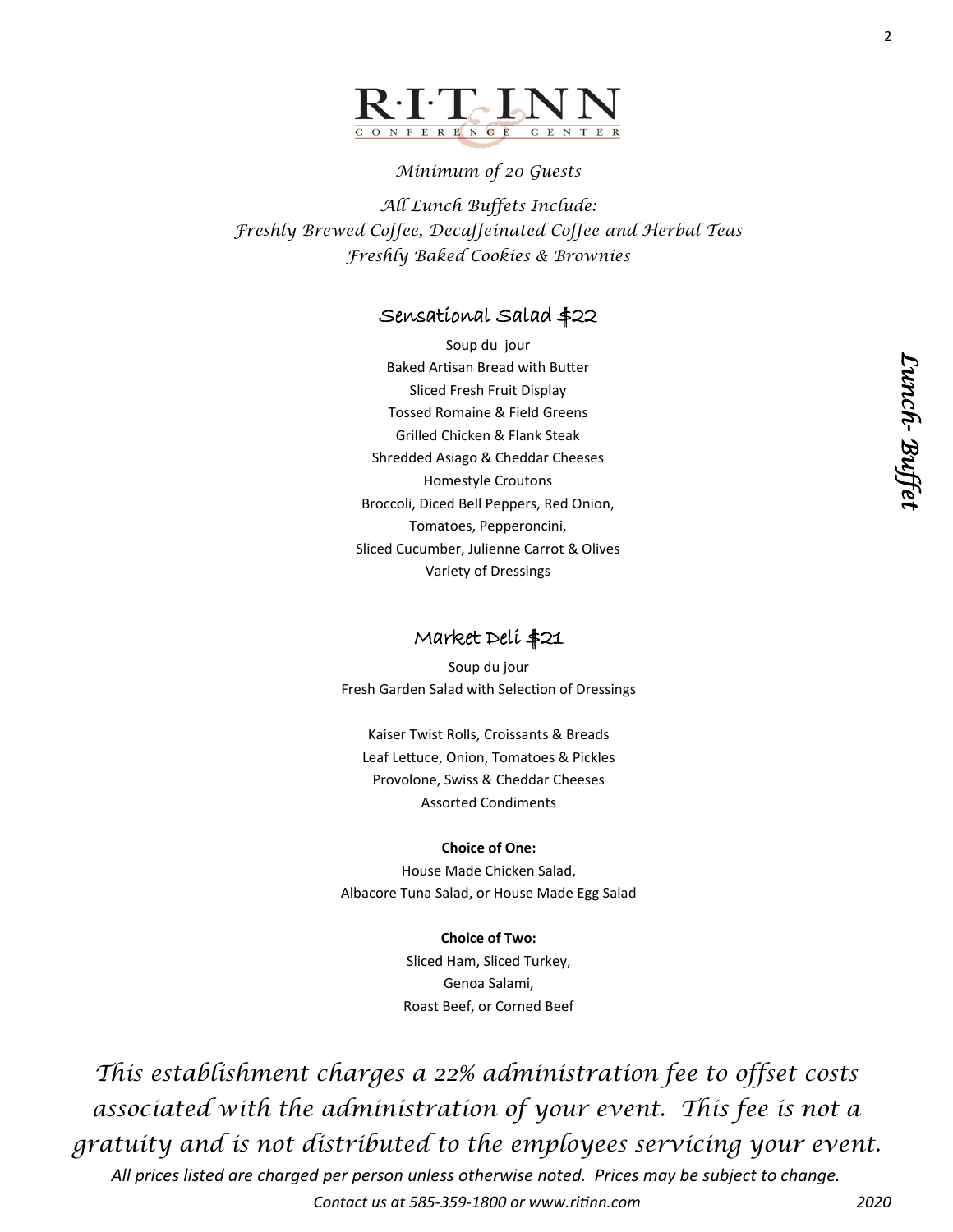

### *Minimum of 20 Guests*

*All Lunch Buffets Include: Freshly Brewed Coffee, Decaffeinated Coffee and Herbal Teas Freshly Baked Cookies & Brownies* 

### Tiger Plate Station \$24

## Taco' Clock \$18

Macaroni Salad Baked Beans Home Fries Hamburgers & Cheeseburgers Miniature Hot Dogs House Made Meat Sauce Diced Onions Sliced Italian Bread Assorted Condiments

Hard & Soft Taco Shells Tortilla Chips Ground Taco Meat Seasoned Pulled Chicken Cilantro Lime Rice Shredded Cheddar Cheese Salsa, Sour Cream, Lettuce, Diced Tomato, Diced Onion & Diced Bell Peppers

*Add Guacamole: \$1.50 per Person Add House made Pico de Gallo: \$1.50 per Person Add Vegetarian Refried Beans: \$1.00 per Person* 

## Tailgate Party \$14

Fresh Garden Salad with Selection of Dressings

#### **Two Topping Pizza**

**Choice of One:** Red , White or BBQ Sauce **Choice of One:** Mozzarella, Parmesan or Cheddar Cheese

#### **Choice of Two Toppings:**

Pepperoni, Ham, Sausage, Bacon, Chicken Fingers, or Meatballs Peppers, Onions, Mushrooms, Jalapenos, Banana Peppers, Spinach, Diced Tomato, Broccoli & Pineapple

*Additional Toppings: \$1.50 each*

#### Enhancements

Assorted Submarine Sandwiches \$4 Buffalo Chicken Bites \$4 Buffalo Chicken Mac & Cheese \$4

*This establishment charges a 22% administration fee to offset costs associated with the administration of your event. This fee is not a gratuity and is not distributed to the employees servicing your event.*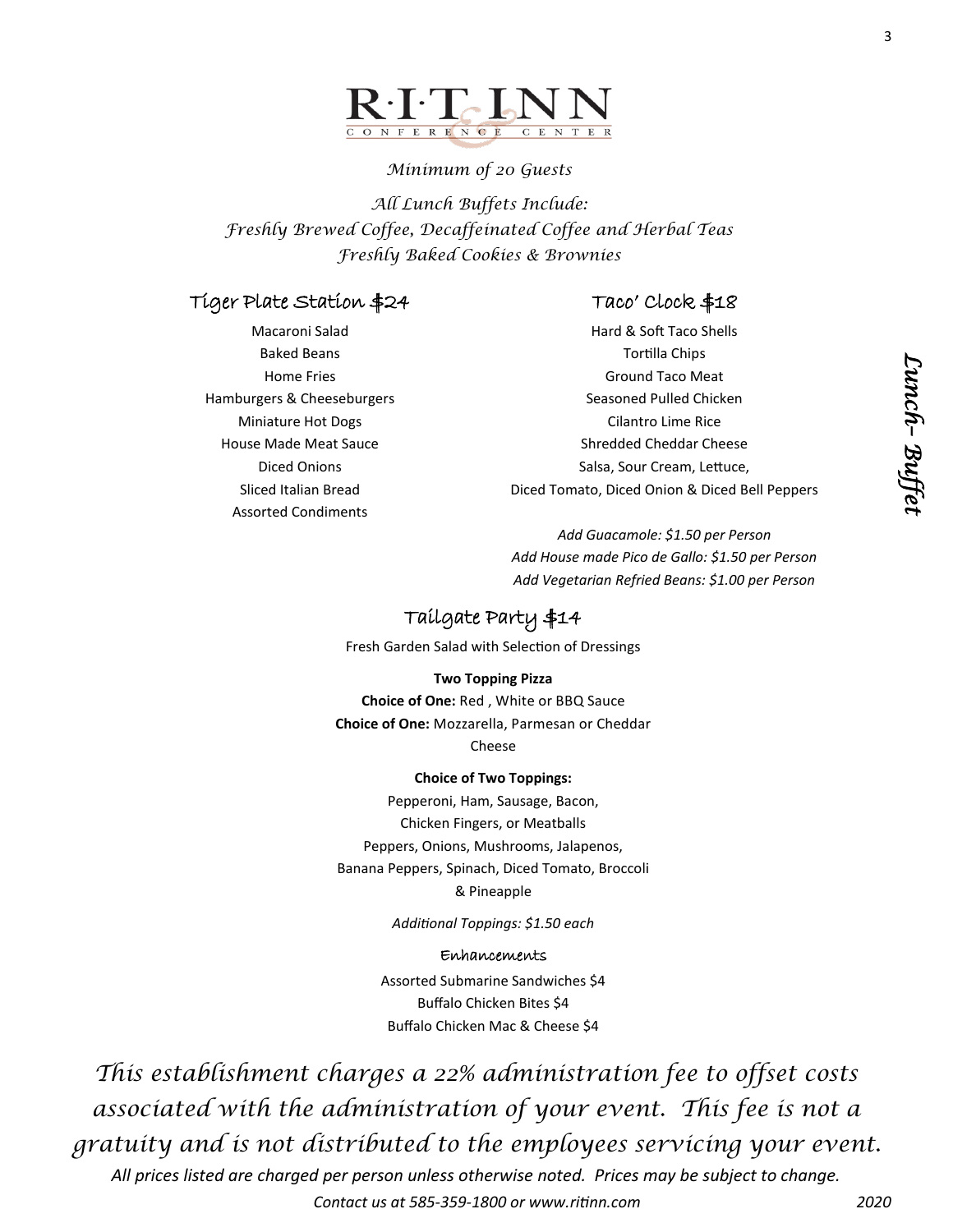

*Lunch*

*– Buffet* 

4

## *Continued...*

## American Homestyle \$24

Field Greens Salad with Selection of Dressings Warm Rolls with Butter Garlic Mashed Potatoes **or** Roasted Baby Red Potatoes Mixed Vegetable Medley **Choice of Two Entrées:**

### Chicken French

Sautéed Breast with Lemon Sherry Butter Sauce

### Chicken Parmesan

Breaded Chicken Cutlet with Chef Paul's Signature Marinara

### Eggplant Parmesan

Eggplant Cutlet with Chef Paul's Signature Marinara

### Roasted Turkey

Slow Roasted Turkey Breast with House Made Gravy & Cranberry Cornbread Stuffing

### Pina Colada Ham

Oven Roasted Tavern Ham Topped with a Pineapple Coconut Glaze

### Tilapia Florentine

Spinach & Cream Cheese Stuffed Tilapia Served with a Classic Beurre Blanc

## Southern Crossing \$25

Field Greens Salad with Selection of Dressings Corn Bread Muffins Cavatappi & Three Cheese Casserole Southwestern Corn **Choice of Two Entrées**

### BBQ Grilled Chicken

Bone in Chicken Grilled to perfection and slathered in BBQ Sauce

### Southern Fried Chicken

Juicy Chicken Breast is Battered and Fried to perfection in the Classic Style

## BBQ Beef Brisket

Beef Brisket Braised to Perfect Tenderness and smothered in BBQ Sauce (add \$3pp)

### Southwest Grilled Chicken

Tender Grilled Chicken coupled with Fire Roasted Corn and Black Bean Salsa

Pork Shoulder Braised in BBQ to the perfect tenderness

BBQ Pulled Pork

Kansas City Ribs Baby Back Ribs Slow Roasted in Chef Mike's Signature BBQ (add \$3pp)

*This establishment charges a 22% administration fee to offset costs associated with the administration of your event. This fee is not a gratuity and is not distributed to the employees servicing your event.* 

*All prices listed are charged per person unless otherwise noted. Prices may be subject to change. Contact us at 585-359-1800 or www.ritinn.com 2020*

#### Pork Medallions

Dijon Rubbed & Slow Roasted Pork Loin with Mustard Cream Sauce

Lasagna

Choice of House Made Classic Beef **or**  White Vegetarian Italian Lasagna

### Three Cheese Casserole

Cavatappi Baked in Cheesy Cream Sauce & Topped with Butter Crumb Topping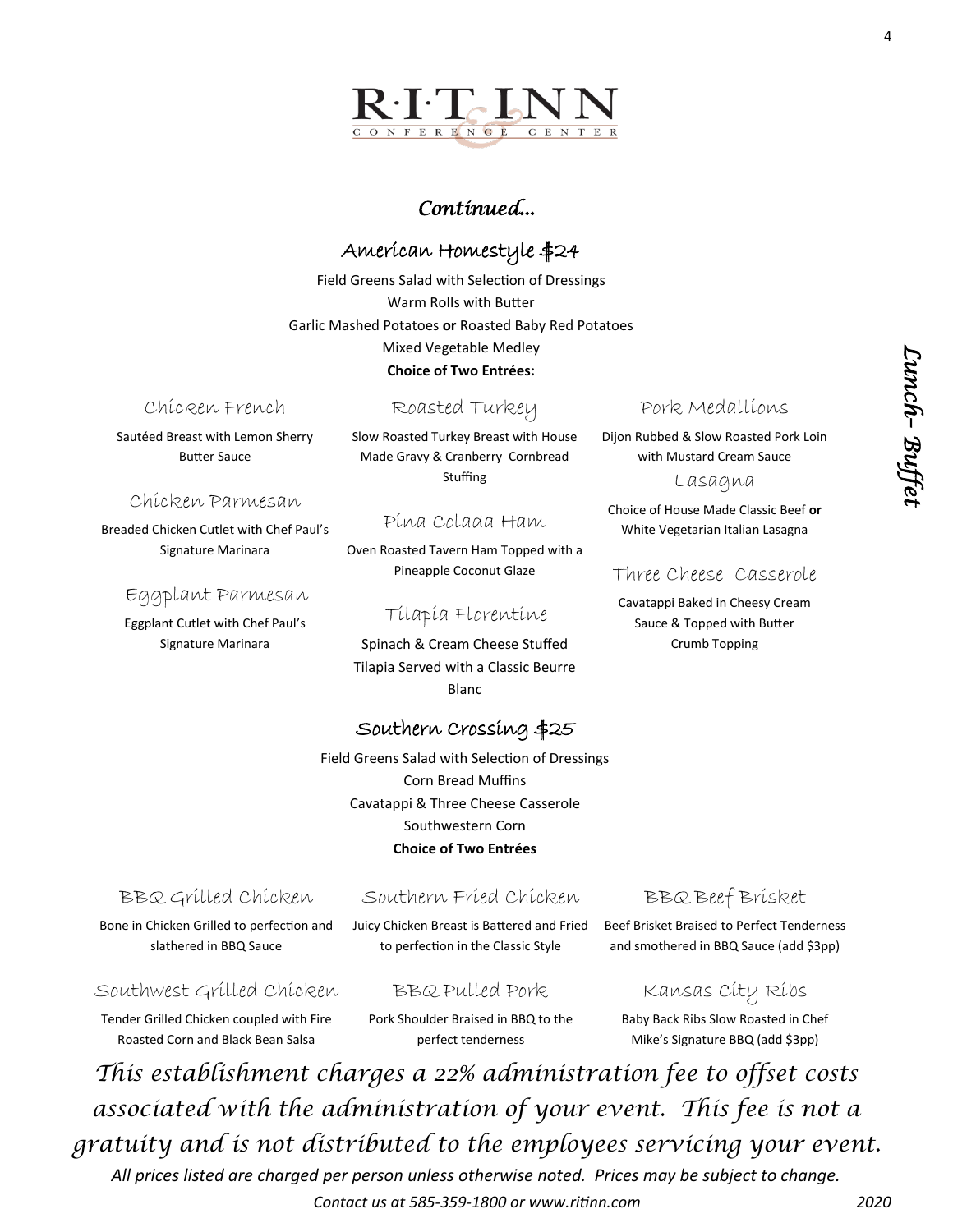5



Thank you for considering the RIT Inn & Conference Center for your upcoming event. Our Hotel offers you comfortable, elegant surroundings and a staff with the sincere desire to provide you with an enjoyable and successful visit. As is the case with most successful businesses, we find that certain guidelines and procedures help us ensure that you will be totally satisfied with your function. The following is included for your information.

#### *Payment Policy*

An acceptable form of payment must be agreed upon during the initial booking arrangements. Acceptable forms include advance deposit (prepayment), direct billing (subject to approval), purchase orders, or a completed credit card authorization form. An advance deposit will be applied to your final bill at full value. In the event that your scheduled function is cancelled, your deposit shall become property of the hotel.

#### *Guarantees*

We must be informed as to your guaranteed attendance at least five (5) business days prior to your gathering. This will be considered your minimum guarantee, which is not subject to reduction. We will be prepared to serve 5% over your guaranteed number.

#### *Security*

The Hotel will not assume responsibility for the damage or loss of any merchandise or articles left in the hotel prior to, during or following your meeting or banquet. Special arrangements for security can be made with your Sales Manager.

#### *Administrative Fee and Sales Tax*

THIS ESTABLISHMENT CHARGES A 22% ADMINISTRATIVE FEE TO OFFSET COSTS ASSOCIATED WITH THE ADMINISTRATION OF YOUR EVENT. THIS ADMINISTRATIVE FEE IS NOT A GRATUITY AND IS NOT DISTRIBUTED TO THE EMPLOYEES WHO SERVICE YOUR EVENT.

Any additional gratuity is at the sole discretion of our guests and is not required or expected. All food, beverage, administrative charges and sundry items are subject to an 8% State and Local Sales taxes unless documented proof of exception is provided.

#### *Beverage Service*

We offer a complete selection of beverages to compliment your event. Please note that alcoholic beverage sales and service are regulated by the State of New York. The Hotel, as a licensee, is responsible for administration of these regulations. Therefore, it is a policy, that no liquor, beer or wine may be brought into the Hotel from outside sources. Note that all servers are directed to refrain from serving any guest avoiding moderation.

#### *Audio Visual Services*

We are pleased to offer in-house audio visual services. Equipment is available on a rental basis. Please consult your Sales Manager for details.

#### *Smoking*

The RIT Inn & Conference Center is a smoke free environment. This includes all guestrooms, meeting rooms, public areas, pools, bars and restaurants.

*This establishment charges a 22% administration fee to offset costs associated with the administration of your event. This fee is not a gratuity and is not distributed to the employees servicing your event.*